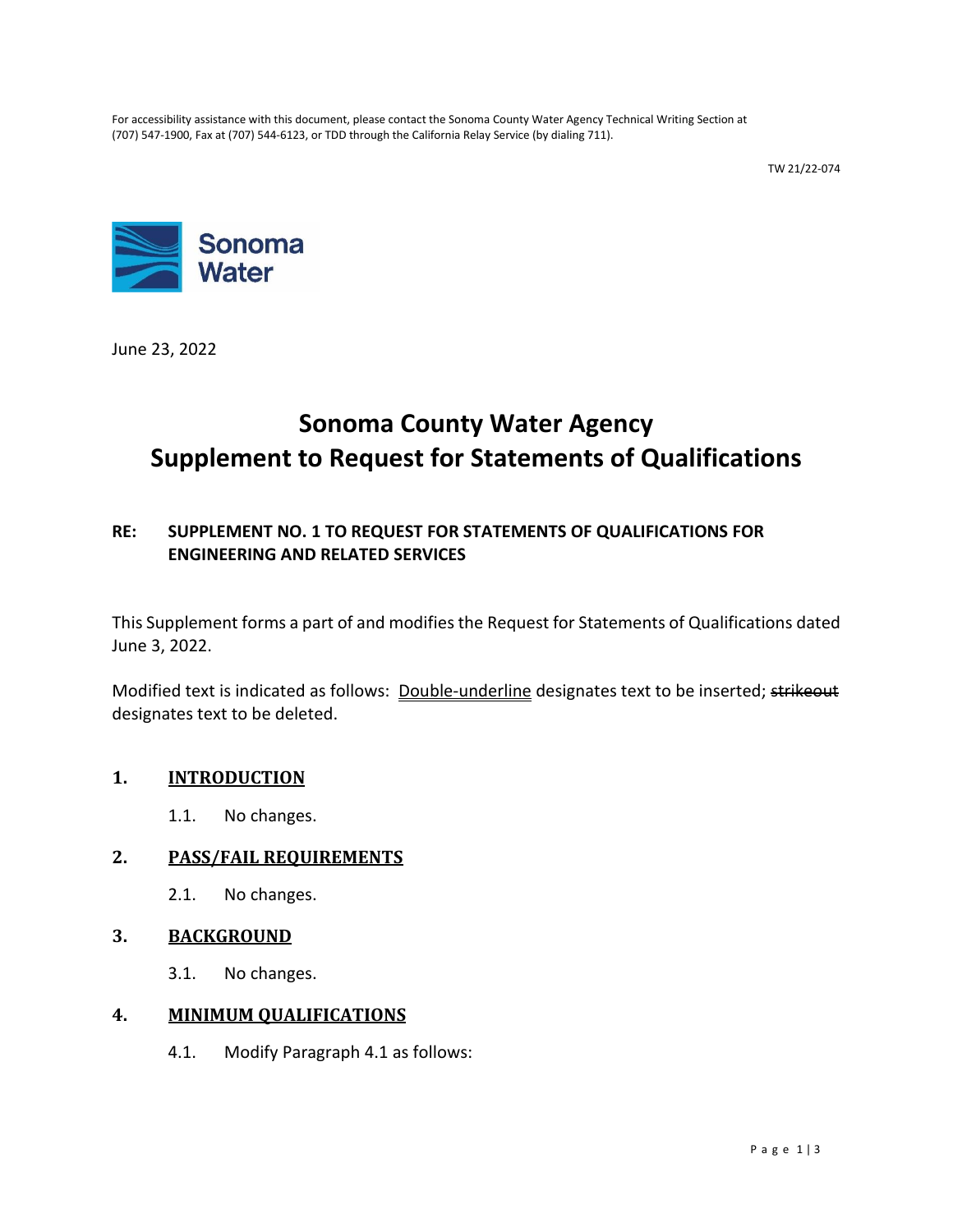Professional civil, mechanical, electrical, geotechnical, or structural engineering license valid in California is mandatory for each type of engineering services the firm provides. A civil engineering license will suffice for the Structural/Seismic Engineering and Geotechnical/Geophysical service categories so long as it is consistent with state requirements to practice within areas of competence; the "Board Rules and Regulations Relating to the Practices of Professional Engineering and Professional Land Surveying," California Code of Regulations, Title 16, Division 5, §§ 400-476; and the "Regulations Relating to the Practices of Geology and Geophysics," California Code of Regulations, Title 16, Division 29, §§ 3000-3067. Firms that do not meet the minimum qualifications will not have their SOQs evaluated under Section 9, Evaluation, below.

### **5. LOCAL SERVICE PROVIDER PREFERENCE**

5.1. No changes.

### **6. LIVING WAGE**

6.1. No changes.

## **7. SUBMITTAL OF SOQS**

7.1. Modify Paragraph 7.3.e. as follows:

A statement of similar work previously performed, including at least three references for each service area to be considered by completing Attachment 2 (List of Previous Work Performed). One copy of Attachment 2 for all categories being submitted on is acceptable so long as reference projects are clearly correlated with service categories in tabular format. References may apply to more than one service area.

### **8. CONTACTS**

8.1. No changes.

### **9. QUESTION(S)/ANSWER(S)**

- 9.1. Sonoma Water responses to questions are for the purposes of interpretation and clarification of the Request for Statements of Qualifications and shall not be construed as changing, superseding, or contradicting any express term in the Request for Statements of Qualifications. Questions received are listed below.
	- 1. Question: Regarding service area "1.1.e. River Restoration, Hydrologic/Hydraulic Modeling, and Flood Management": What river or stream restoration projects is Sonoma Water anticipating being released under this contract vehicle?